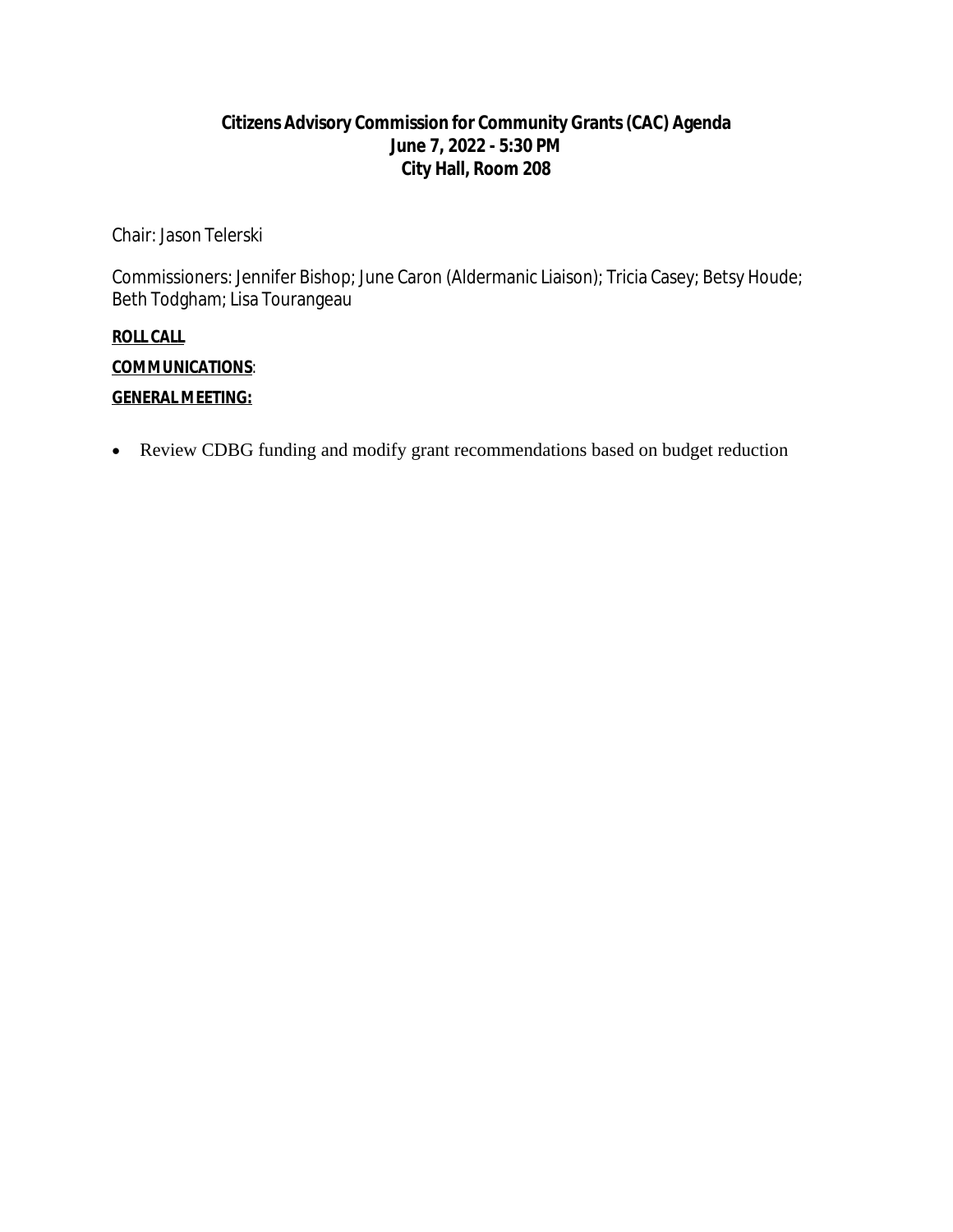### **Schena, Carrie**

| From:    | Jason Telerski <jasontelerski@gmail.com></jasontelerski@gmail.com>                                                            |
|----------|-------------------------------------------------------------------------------------------------------------------------------|
| Sent:    | Sunday, October 24, 2021 4:56 PM                                                                                              |
| To:      | Schena, Carrie; Caron, June; P. Casey; Betsy Houde; Beth Quarm Todgham; Jennifer<br>Bishop-Saucier; lisa.tourangeau@yahoo.com |
| Subject: | Fwd: City of Nashua - grant information                                                                                       |

Here's the request from the Girl Scouts to spend prior year funds in current year.

---------- Forwarded message --------- From: **Schena, Carrie** <[SchenaC@nashuanh.gov>](mailto:SchenaC@nashuanh.gov) Date: Thu, Oct 21, 2021 at 11:46 AM Subject: RE: City of Nashua - grant information To: Kelli Brown < <u>kbrown@girlscoutsgwm.org</u>>

Hi Kelli,

Sorry for the delayed response. The CAC is meeting next week and can take a vote to officially approve this request. I'll reach back out on Thursday to let you know. Thank you!

Carrie Schena

Urban Programs Manager

Community Development Division

T: 603-589-3087

F: 603-589-3398



**From:** Kelli Brown [<kbrown@girlscoutsgwm.org>](mailto:kbrown@girlscoutsgwm.org) **Sent:** Tuesday, October 12, 2021 10:15 AM **To:** Schena, Carrie [<SchenaC@nashuanh.gov](mailto:SchenaC@nashuanh.gov)> **Cc:**Citizens AdvisoryCommission <[CitizensAdvisoryCommission@nashuanh.gov>](mailto:CitizensAdvisoryCommission@nashuanh.gov) **Subject:** RE: City of Nashua - grant information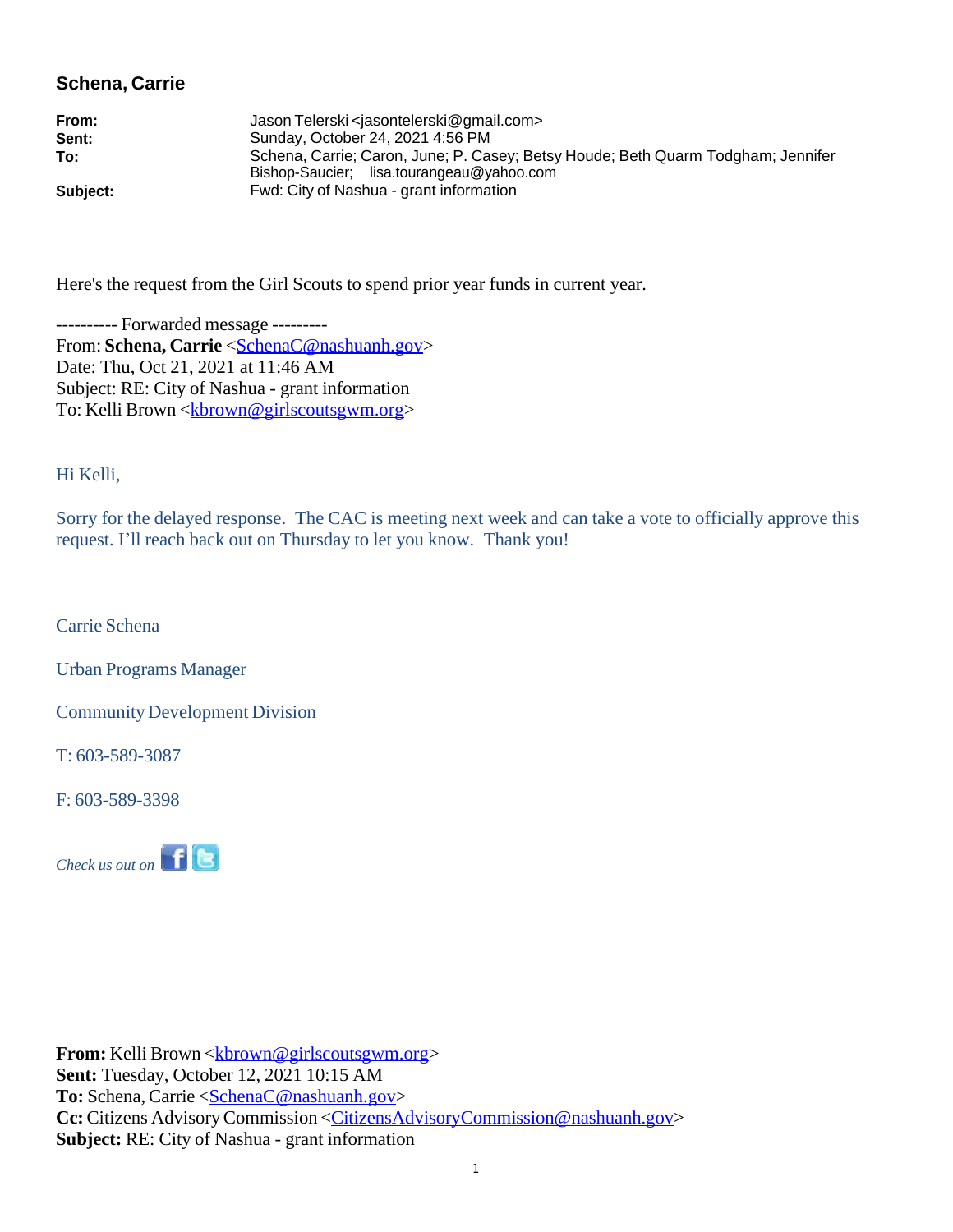Hello Carrie –

Just wanted to follow up on this earlier email, if you can update me as to the restrictions of this funding I would greatly appreciate it. We certainly have a need to use the remaining funds for the 21/22 school year but will not do so until we receive approval.

Thank you again, I appreciate your consideration. Have a great day -

# **Kelli Brown**

Director, Fund Development Girl Scouts of the Green and White Mountains *Serving New Hampshire and Vermont* 1 Commerce Drive Bedford NH 03110-6835 603-792-3641 [kbrown@girlscoutsgwm.org](mailto:kbrown@girlscoutsgwm.org) girlscoutsgwm.org



**Join us.**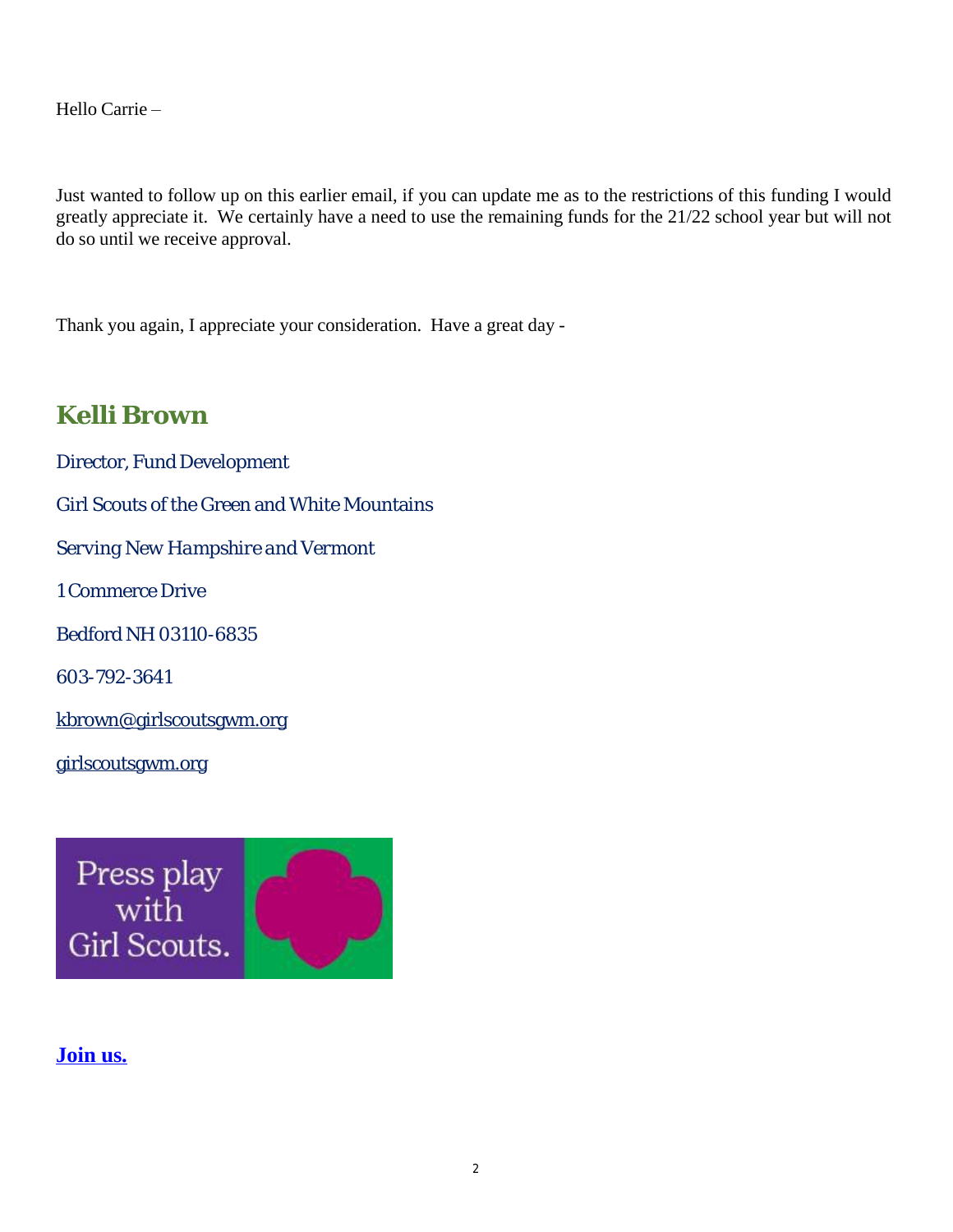**From:** Kelli Brown **Sent:** Wednesday, September 29, 2021 1:47 PM **To:**[SchenaC@nashuanh.gov](mailto:SchenaC@nashuanh.gov) **Cc:** [CitizensAdvisoryCommission@nashuanh.gov](mailto:CitizensAdvisoryCommission@nashuanh.gov) **Subject:** City of Nashua - grant information

Hello Carrie –

I have you listed as our current contact, if that is not correct will you please let me know or forward to the correct person. I am the new Director of Advancement and will be the new contact moving forward.

The Girl Scouts of the Green and White Mountains has graciously received a grant in the amount of \$5000 last August 2020, to be used to support of Outreach troops in the Nashua area, to be used for the 2020/2021 school year. Due to some challenges delivering some of our programming due to COVID and some restrictions in place with these Outreach troops, we were not able to use all of the funded grant by the end of the 2021 school year. As we begin our new Girl Scout year, and start making plans with the Nashua Outreach troops, we do have some incurred costs and we would like to use balance of the 2020 grant.

I want to honor the integrity of your original gift, and am asking if you would allow us to use the remaining balance towards costs incurred for the upcoming 2021/2022 school year?

I appreciate your response to this request, as we are moving forward with these girls in the Nashua area.

We are so very grateful for the past support of the City of Nashua over the years. Our mission is to build girls of courage, confidence and character. We would not be able to offer the programs or the opportunities to Girl Scouts of the Nashua area without the support of organizations like yours.

Thank you again, I look forward to hearing back.

# **Kelli Brown**

Director, Fund Development

Girl Scouts of the Green and White Mountains